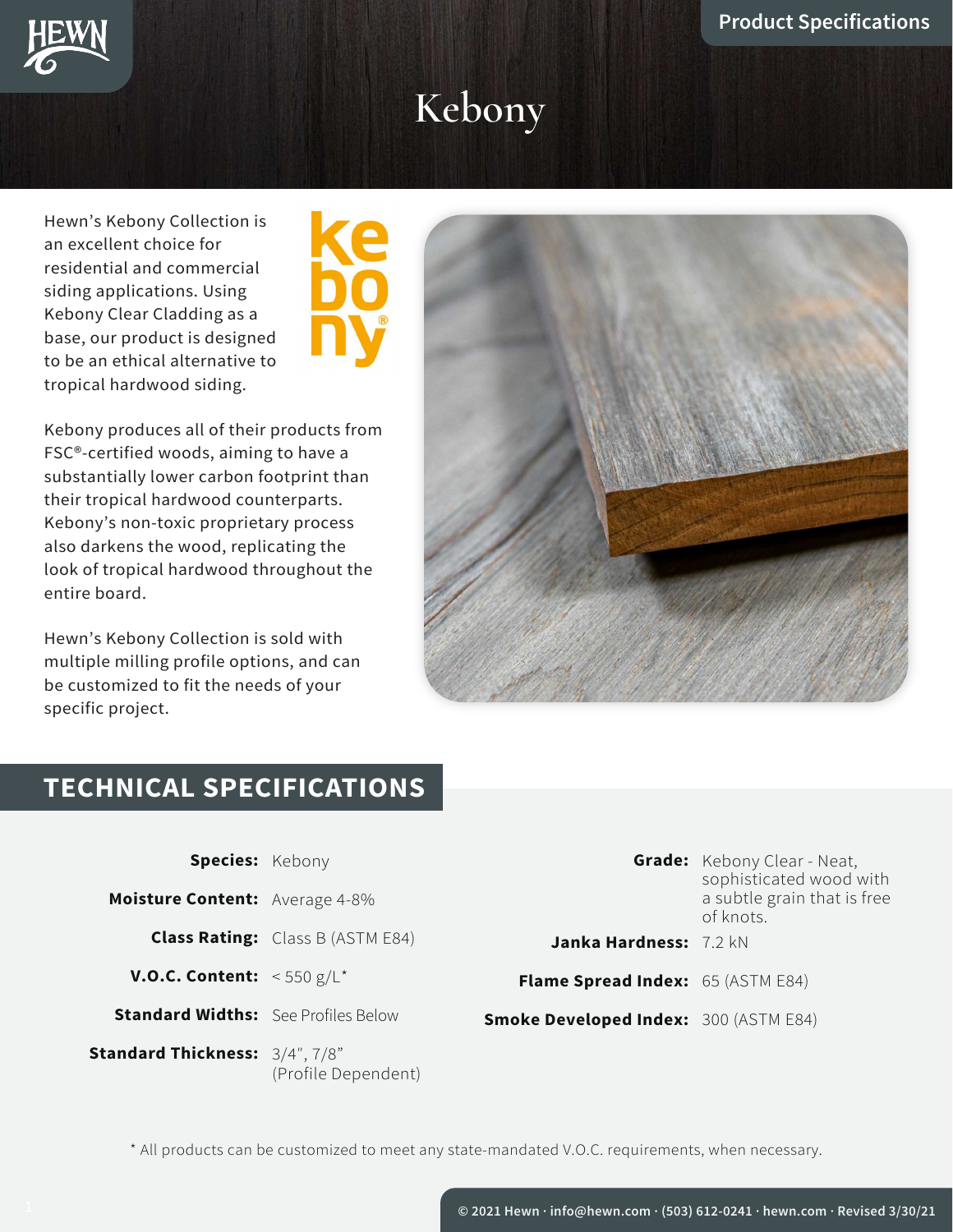

## **STANDARD COLOR OPTIONS**

Hewn offers a variety of catalog color options for our Kebony products. In addition to our catalog colors, Hewn's color technicians can color-match Kebony to an existing sample, or any material inspiration.



Beautiful grey midtones with a hint of blue



Andean Antiguan Balinese Rich greys and tans with unique tonal variance



Bold rust tones complement a darker grain pattern



Brazilian Deep brown-red color with occasional lighter tones



Chilean Bright highlighted greys interrupted by tan undertones



Costa Rican Javanese Krakatoan Deeply brown with stunning rust-colored character



Darkened wood surface with



Dark charcoal tones, with a slight brown-red hue



Patagonian Peruvian Stark grey tones with a rich black grain pattern





Slightly tan midtones with a rich black grain pattern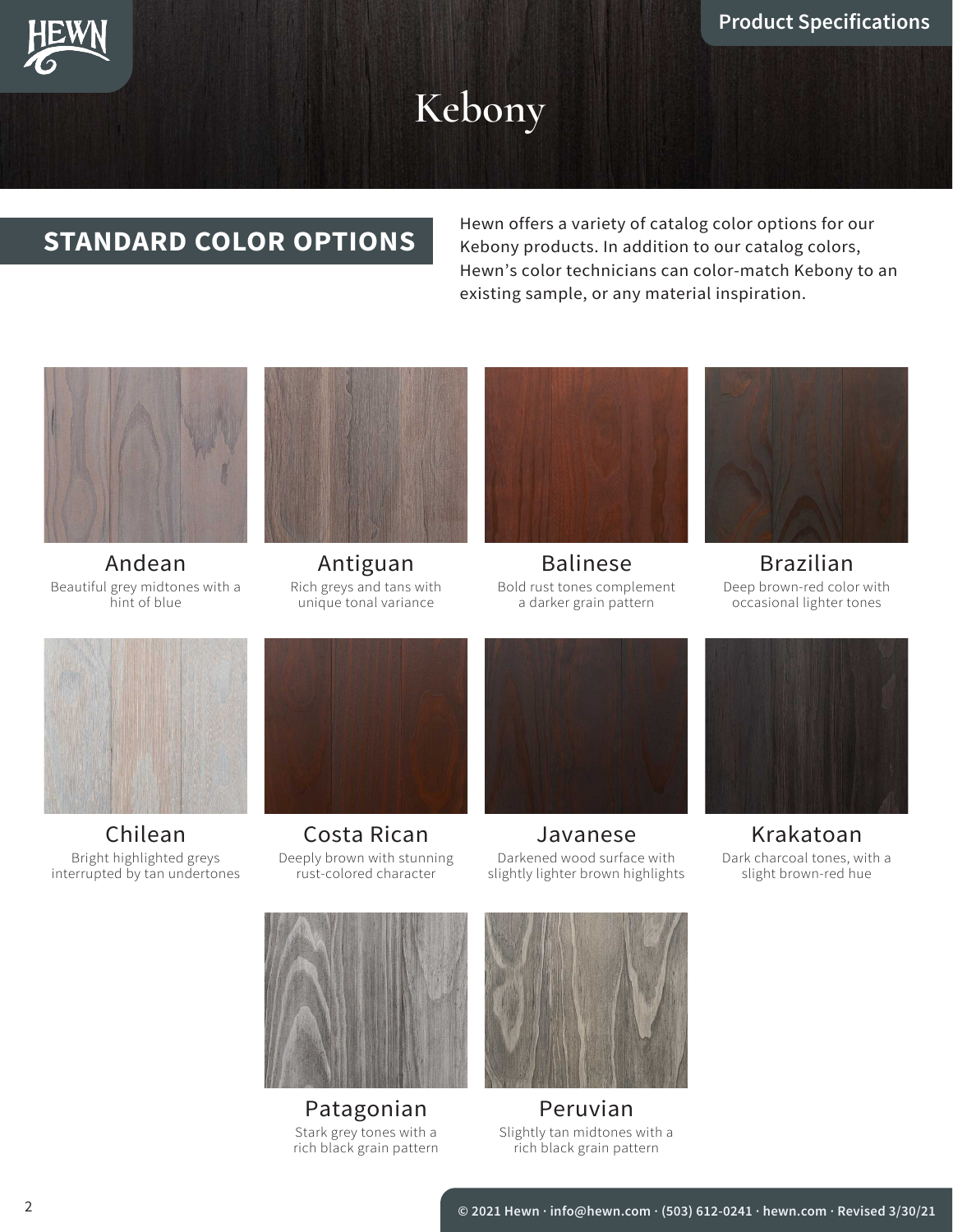

## **MILLING PROFILES**

Hewn's Kebony Siding is available in a variety of milling profiles, designed to fit the individual needs of your project. Our Kebony Siding is milled to your requested specifications in-house, allowing for the highest level of oversight throughout the entire production process.



**5/4×6 Clear Square S4S E2E Actual Dimensions:** 7/8″ x 5 5/8″ **Lengths:** 10′ 12′, 14′, 16′



**1×6 Clear T&G w/Nickel Gap Face:** 5 1/4″ **Gap:** Tight, 1/16″, 1/8″, 3/16″, 1/4″ **Actual Dimensions:** 3/4″ x 5 1/2″ **Lengths:** 10′, 12′, 14′, 16′

#### **1×6 Clear 90 Degree Shiplap Face:** 5 1/4″ **Gap:** Tight, 1/4″, 3/8″, 1/2″ **Actual Dimensions:** 3/4″ x 5 3/4″ **Lengths:** 10′, 12′, 14′, 16′